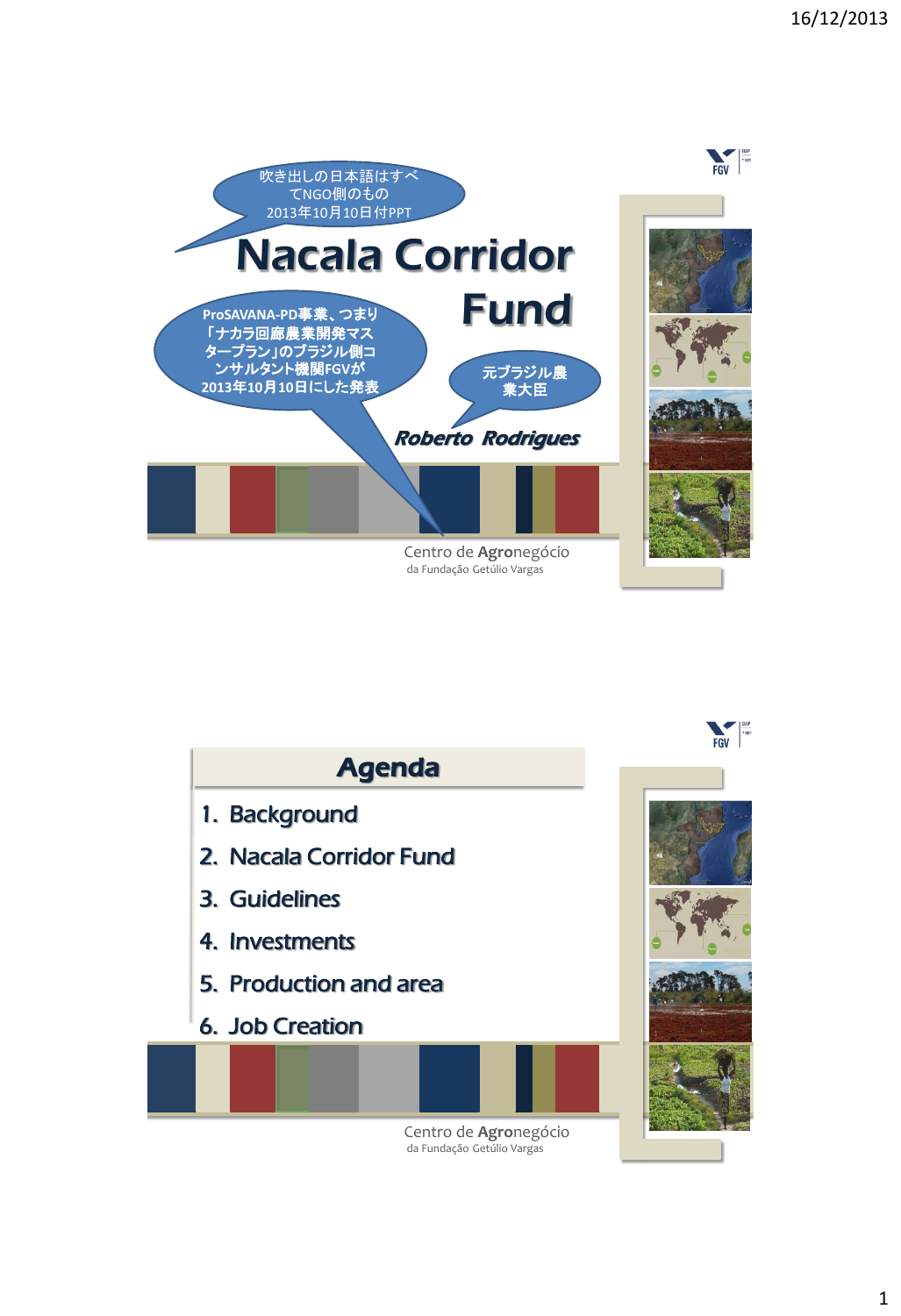

#### 1. Background

The history of the Brazil-Japan relation

# Brazil – Japan agricultural relations

1.Japanese immigration in the early twentieth century:

- The introduction of the **horticulture**
- The creation of the "green belts"
- Stimulating the Cooperative movement

2.Brazil's Cerrado Development Programme (PRODECER).

3.Next step: increase cooperation with other countries (Africa, Asia, etc.)



## 2. Mozambique – Nacala Corridor Fund

マスタープランは現地小農のため でなく、投資の為と書かれている

- The Master Plan for the Nacala Corridor is a road map for public and private investor for the agricultural development of the Nacala Region.
- It has been executed by FGV together with Japanese and Mozambican partners and its main objective is to formulate a Master Plan that engages public/private investment and promote sustainable production systems and poverty reduction.



**The Africa Opportunities Fund: NACALA CORRIDOR FUND targets to develop several integrated agricultural projects and related infrastructure developments in the Nacala Corridor.**

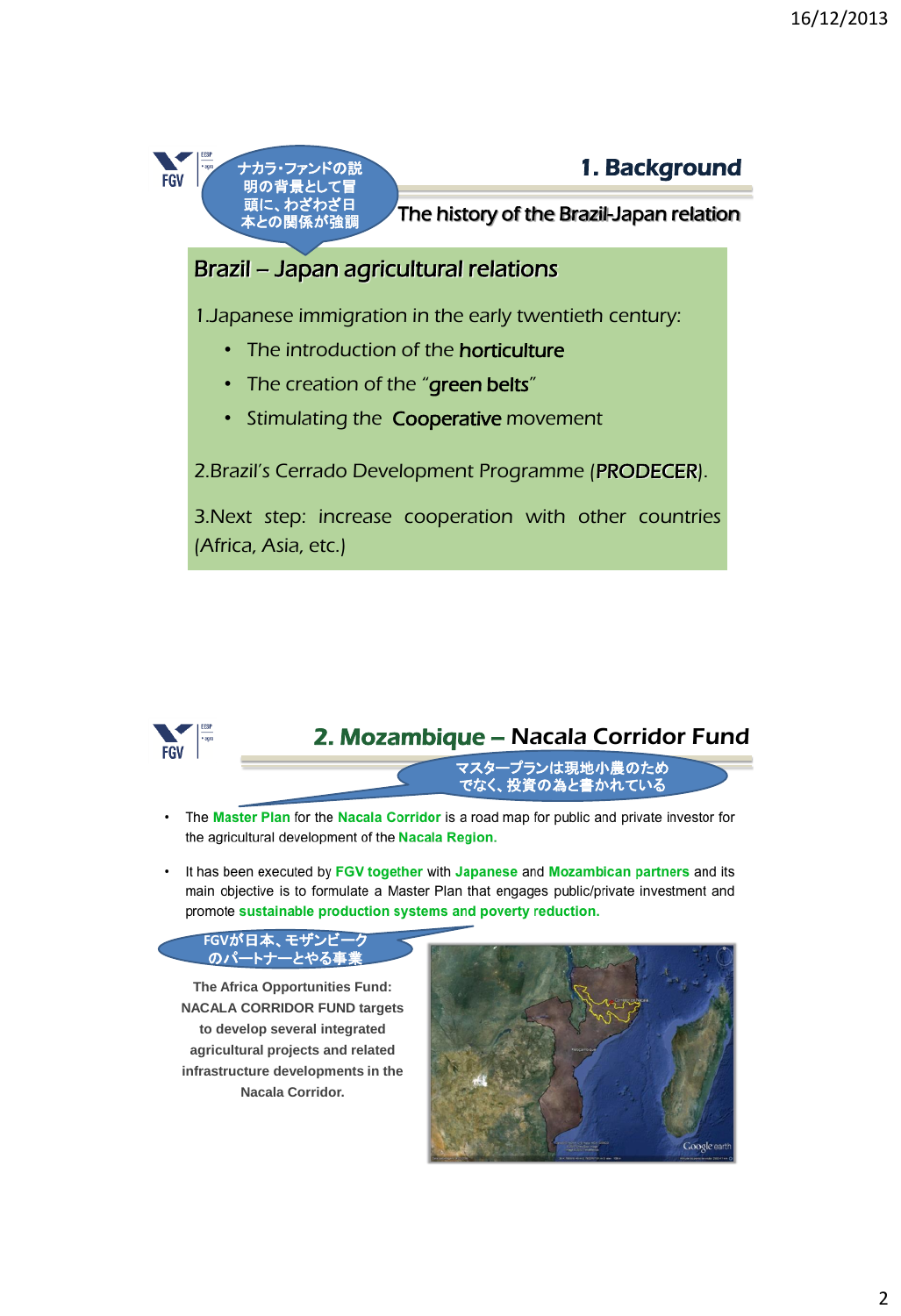

and/or Mozambicans and international investors into export-oriented agriculture value chains.

大豆・メイズ・綿花・米の輸出志向型 農業と記載。赤字は**NGO**加筆。



4. Nacala Fund - Investments

The FUND objective is to invest private equity growth capital to develop and operate own plantation, processing, trading and logistic companies to grow, process and supply agricultural products to local, regional and global export markets.

The NACALA CORRIDOR FUND will start its operations exclusively with annual crops: rice, soy, corn and cotton, and might over time expand into other, including perennial, crops.

Nacala Fund is expected to attract investment of US\$2 billion to promote technical knowledge exchange between Brazil and Japan for development of agriculture in Mozambique – US\$ 500 million in the initial phase.

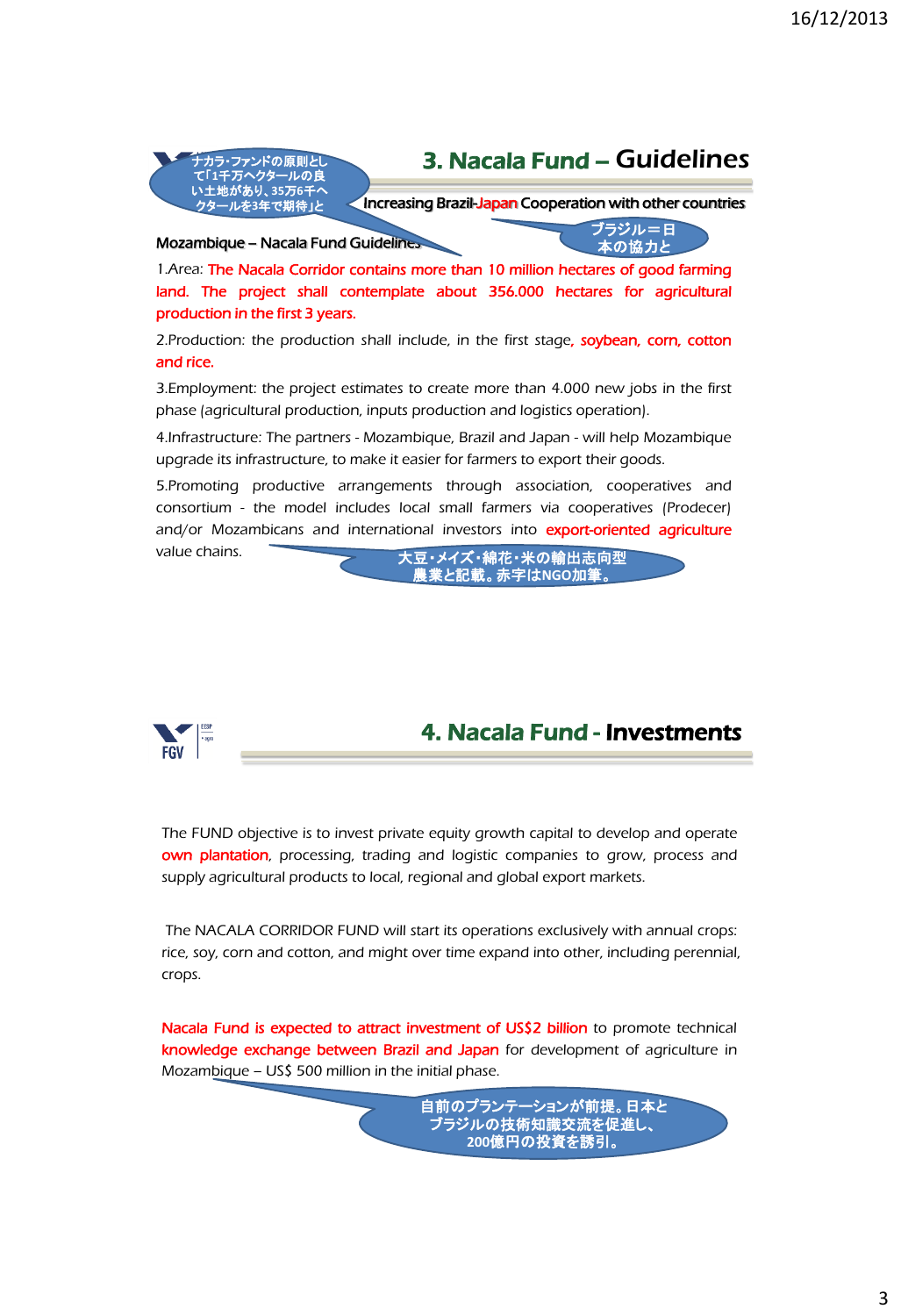

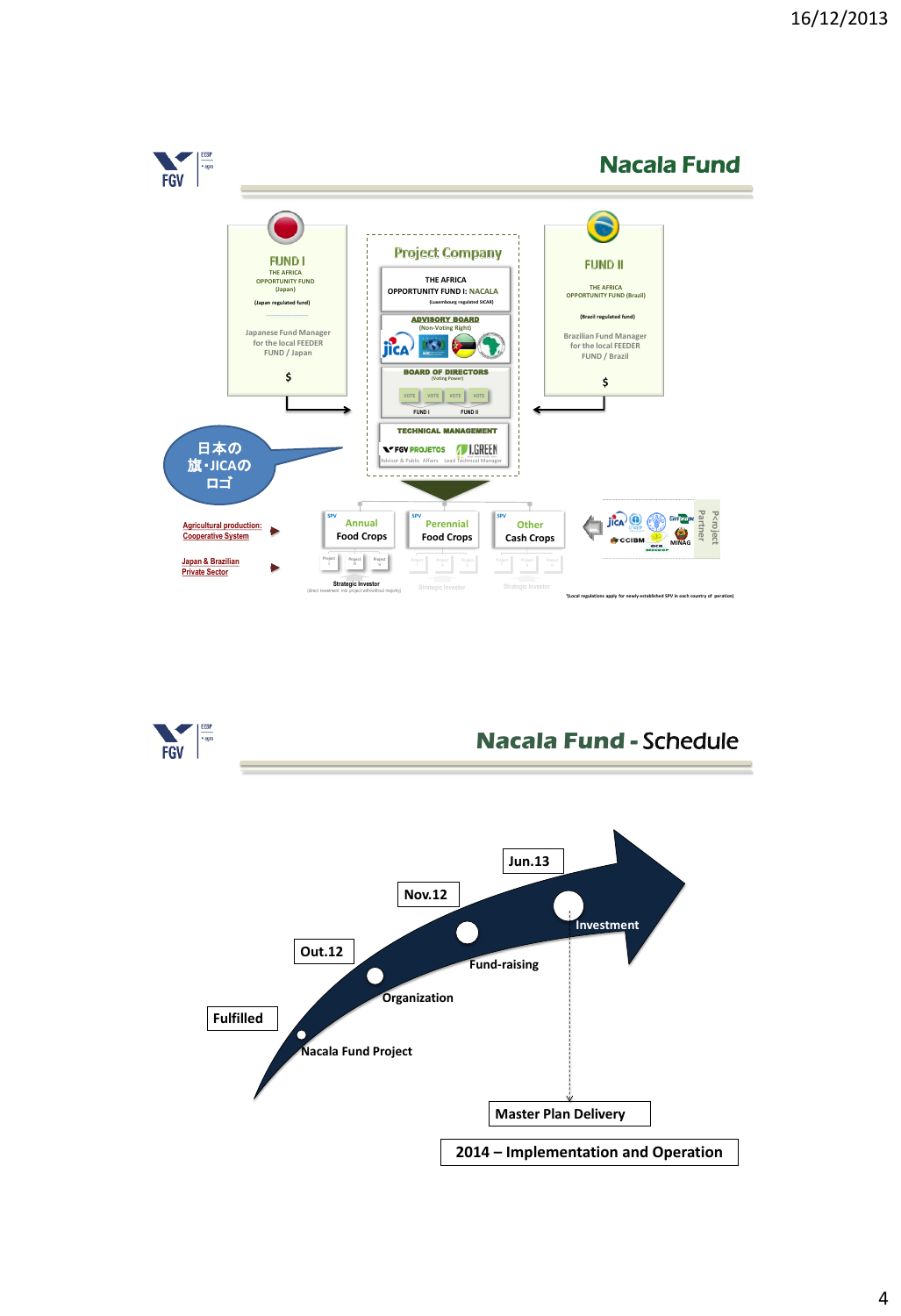



# Agricultural Production Schedule

#### An integrated business model with top-class partners

|                                | <b>Harvest Year</b> | <b>Harvest Year</b> | <b>Harvest Year</b> |         | Harvest Year Harvest Year Harvest Year |         | <b>Harvest Year</b> | <b>Harvest Year</b> |
|--------------------------------|---------------------|---------------------|---------------------|---------|----------------------------------------|---------|---------------------|---------------------|
|                                |                     | $\overline{2}$      | 3                   | 4       | 5                                      | 6       | 7                   | 8                   |
| <b>Agricultural Production</b> | $\bf{0}$            | 100.000             | 200,000             | 300.000 | 350,000                                | 350,000 | 350,000             | 350,000             |
| Rice                           |                     | 50.000              | 50.000              | 50.000  | 50.000                                 | 50.000  | 50.000              | 50.000              |
| Soybean                        |                     | 50,000              | 130,000             | 210.000 | 220.000                                | 200.000 | 180.000             | 180.000             |
| Cotton                         |                     |                     |                     |         | 20,000                                 | 40.000  | 60.000              | 60,000              |
| Corn                           |                     |                     | 20,000              | 40.000  | 60.000                                 | 60.000  | 60.000              | 60,000              |
| <b>Seed Production</b>         | 4.000               | 5.000               | 5.000               | 5,000   | 6,000                                  | 6,000   | 6.000               | 6,000               |
| Rice                           | 2.000               | 2,000               | 2,000               | 1.000   | 1,000                                  | 1,000   | 1.000               | 1,000               |
| Soybean                        | 2,000               | 3,000               | 3.000               | 3,500   | 4,000                                  | 4.000   | 4,000               | 4,000               |
| Cotton                         |                     |                     |                     | 500     | 1.000                                  | 1.000   | 1.000               | 1,000               |
| Total Area (ha)                | 4.000               | 105.000             | 205.000             | 305.000 | 356,000                                | 356,000 | 356,000             | 356,000             |
| Rice                           | 2,000               | 52,000              | 52,000              | 51,000  | 51,000                                 | 51,000  | 51,000              | 51,000              |
| Soybean                        | 2,000               | 53,000              | 133,000             | 213.500 | 224.000                                | 204.000 | 184,000             | 184.000             |
| Cotton                         | 0                   | 0                   | 0                   | 500     | 21.000                                 | 41.000  | 61.000              | 61.000              |
| Corn                           | 0                   | 0                   | 20,000              | 40.000  | 60.000                                 | 60.000  | 60,000              | 60.000              |